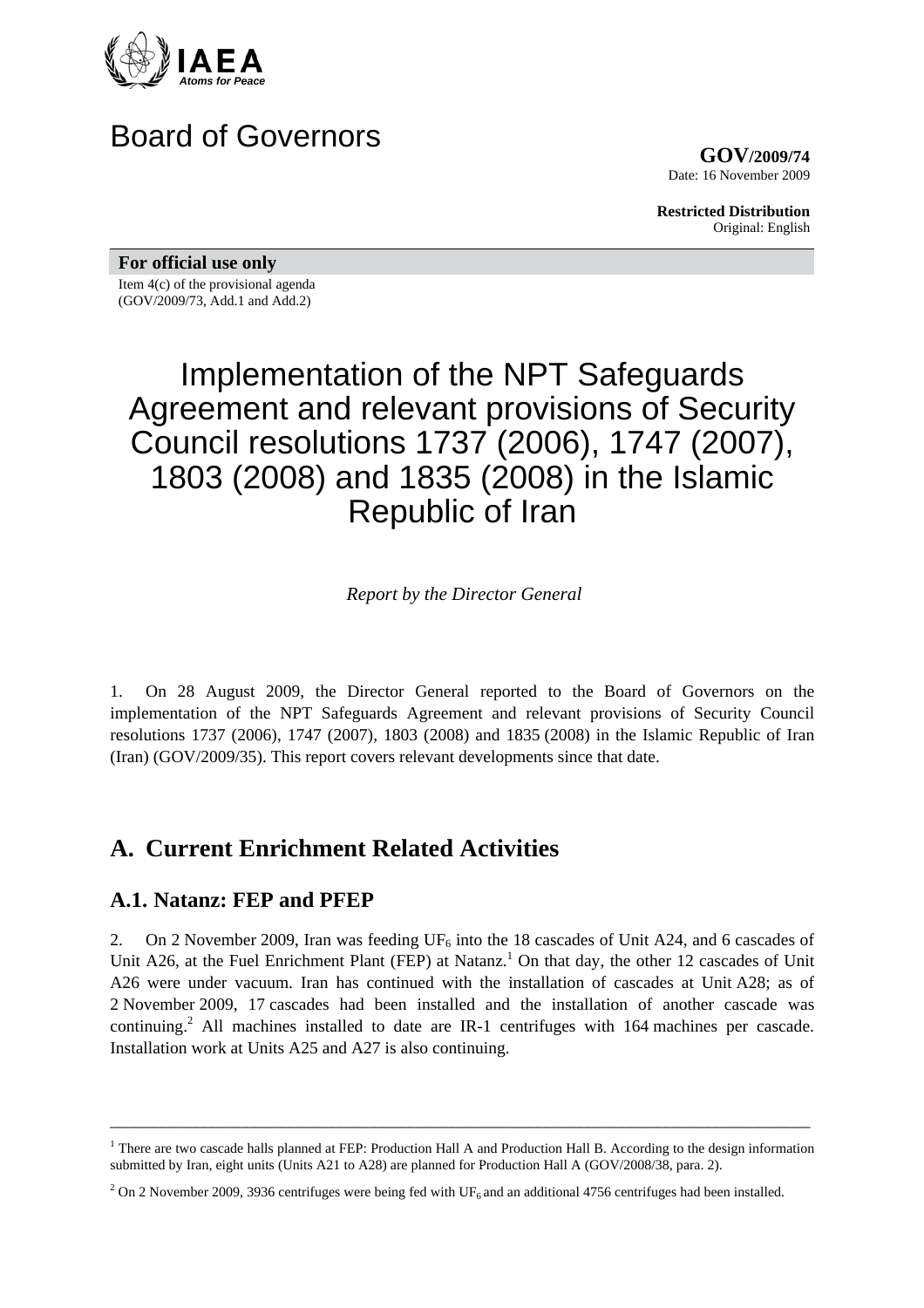3. Iran has estimated that, between 18 November 2008 and 30 October 2009, 10395 kg of UF<sub>6</sub> was fed into the cascades and a total of 924 kg of low enriched  $UF_6$  was produced<sup>3</sup>, which would result in a total production of 1763 kg of low enriched  $UF_6$  since the start-up of FEP. The nuclear material at FEP (including the feed, product and tails), as well as all installed cascades and the feed and withdrawal stations, are subject to Agency containment and surveillance.<sup>4</sup>

4. The next physical inventory verification (PIV) at FEP is scheduled for 22 to 30 November 2009. As previously indicated to the Board, at that time, the Agency will verify the inventory of nuclear material at the facility and evaluate the nuclear material balance.<sup>5</sup>

5. Between 14 August and 27 October 2009, a total of approximately 53 kg of  $UF_6$  was fed into a 10-machine IR-2m cascade and single IR-1, IR-2m and IR-4 centrifuges at the Pilot Fuel Enrichment Plant (PFEP). The nuclear material at the PFEP, as well as the cascade area and the feed and withdrawal stations, remain subject to Agency containment and surveillance.<sup>4</sup> The Agency is currently evaluating the results of the PIV it conducted at PFEP between 14 and 16 September 2009.

6. The results of the environmental samples taken at FEP and PFEP indicate that the declared maximum enrichment level (i.e. less than 5.0% U-235 enrichment) has not been exceeded at either plant.<sup>6</sup> Since the last report, the Agency has conducted two unannounced inspections at FEP, for a total of 31 since March 2007.

### **A.2. Qom: Fordow Fuel Enrichment Plant**

7. In a letter to the Director General dated 21 September 2009, Iran informed the Agency that "Based on [its] sovereign right of safeguarding … sensitive nuclear facilities through various means such as utilization of passive defense systems … [Iran] has decided to construct a new pilot fuel enrichment plant (up to 5% enrichment)". Iran stated that the required infrastructure for the plant had been established and that the plant was under construction. In a letter dated 25 September 2009, the Agency requested Iran to provide further information on the current status of its construction and Iran's plans for the introduction of nuclear material into the facility. The Agency also requested that Iran submit a detailed Design Information Questionnaire (DIQ) and provide access to the facility as soon as possible.

8. During a meeting with the Director General in Tehran on 4 October 2009, Iran agreed to provide the Agency with access to the Fordow Fuel Enrichment Plant (FFEP). Under cover of a letter to the Agency dated 18 October 2009, Iran also submitted a preliminary DIQ for FFEP.

9. On 26 and 27 October 2009, the Agency carried out design information verification (DIV) at FFEP, which is located about 20 km north of the city of Qom. The Agency also held two meetings in

\_\_\_\_\_\_\_\_\_\_\_\_\_\_\_\_\_\_\_\_\_\_\_\_\_\_\_\_\_\_\_\_\_\_\_\_\_\_\_\_\_\_\_\_\_\_\_\_\_\_\_\_\_\_\_\_\_\_\_\_\_\_\_\_\_\_\_\_\_\_\_\_\_\_\_\_\_\_\_\_\_\_

5 GOV/2009/55, para. 4.

<sup>&</sup>lt;sup>3</sup> The Agency has verified that, as of 17 November 2008, 9956 kg of UF<sub>6</sub> had been fed into the cascades and 839 kg of low enriched UF<sub>6</sub> had been produced since the beginning of operations in February 2007 (GOV/2009/8, para. 3). The Agency has confirmed, through independently calibrated operator load cell readings, that, between 18 November 2008 and 30 October 2009, 10412 kg of UF<sub>6</sub> was fed into the cascades, and a total of 814 kg of low enriched UF<sub>6</sub> product and 9080 kg of UF<sub>6</sub> tails and dump material was off-loaded into UF<sub>6</sub> cylinders. The difference of 518 kg between the input and output figures comprises natural, depleted and low enriched  $UF<sub>6</sub>$  arising mainly from hold-up in the various cold traps and is not inconsistent with the design information provided by Iran.

<sup>&</sup>lt;sup>4</sup> In line with normal safeguards practice, small amounts of nuclear material at the facility (e.g. some waste and samples) are not under containment and surveillance.

<sup>&</sup>lt;sup>6</sup> Results are available for samples taken up to 12 August 2009 for FEP and up to 15 August 2009 for PFEP. These results have shown particles of low enriched uranium (with up to 4.4% U-235 enrichment), natural uranium and depleted uranium (down to 0.37% U-235 enrichment).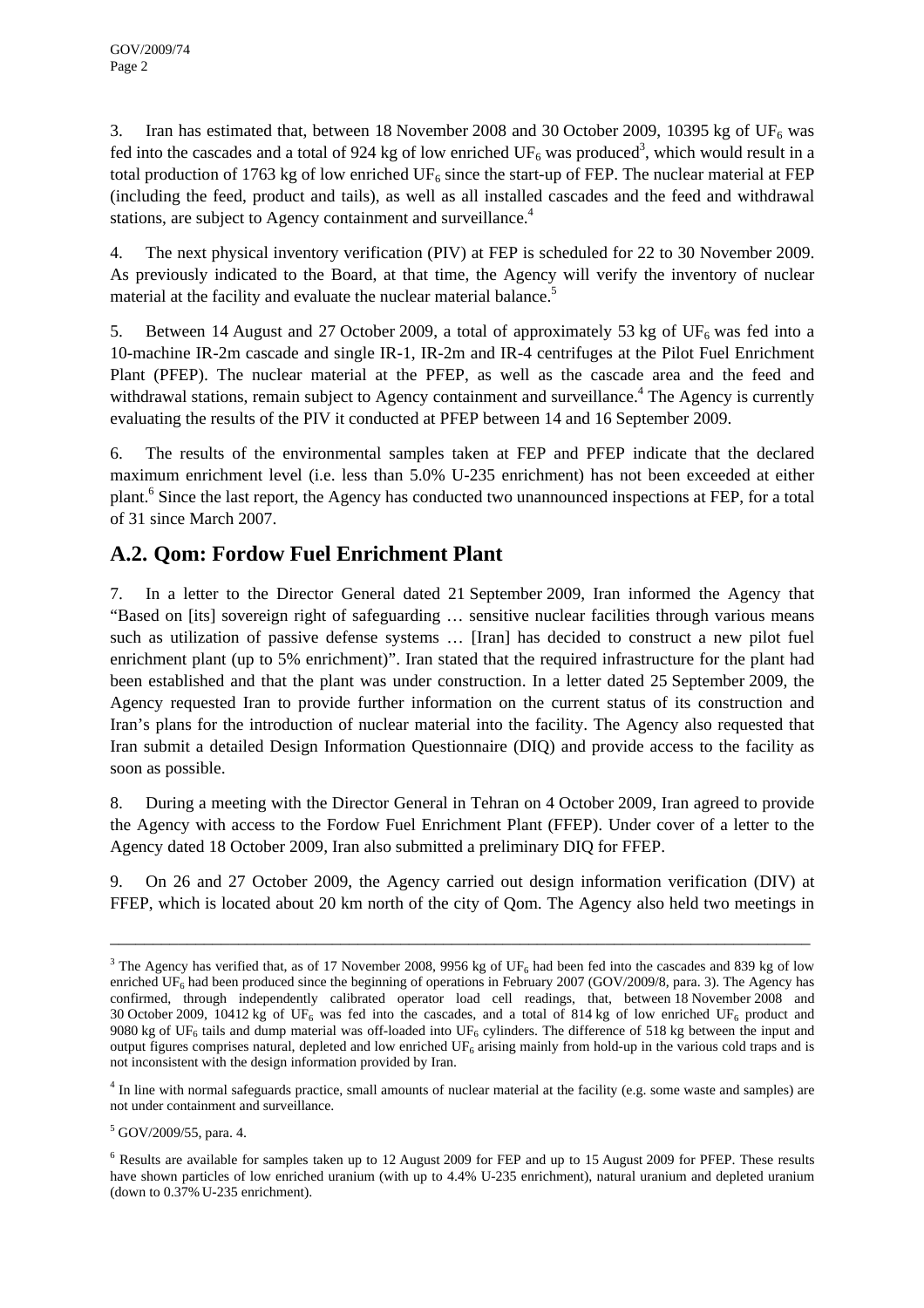Tehran, on 25 and 28 October 2009, to review the DIQ and to discuss the chronology of the design and construction of FFEP as well as its status and purpose. The Agency verified that FFEP was being built to contain sixteen cascades with a total of approximately 3000 centrifuges. Iran indicated that it currently planned to install only IR-1 centrifuges at FFEP, but that the facility could be reconfigured to contain centrifuges of more advanced types should Iran take a decision to use such centrifuges in the future. Iran stated that some of the equipment located at FFEP had come from the Natanz site, and that the Natanz site would provide functional support to FFEP, such as centrifuge assembly and decontamination of equipment. Iran also stated that no nuclear material had been introduced into FFEP.

10. The DIV included a detailed visual examination of all areas of the plant, the taking of photographs of cascade piping and other process equipment, the taking of environmental samples and a detailed assessment of the design, configuration and capacity of the various plant components and systems. Iran provided access to all areas of the facility. The Agency confirmed that the plant corresponded with the design information provided by Iran and that the facility was at an advanced stage of construction, although no centrifuges had been introduced into the facility. Centrifuge mounting pads, header and sub-header pipes, water piping, electrical cables and cabinets had been put in place but were not yet connected; the passivation tanks, chemical traps, cold traps and cool boxes were also in place but had not been connected. In addition, a utilities building containing electricity transformers and water chillers had also been erected.

11. During the meeting in Tehran on 25 October 2009, the Agency provided comments on the preliminary DIQ submitted by Iran, and requested that a revised preliminary DIQ be submitted with additional information, which Iran did in the course of the later meeting on 28 October. Iran informed the Agency that it would provide further information required in the DIQ as the facility is developed. The Agency informed Iran that, in accordance with its Safeguards Agreement, FFEP will henceforth be subject to regular DIV by the Agency. The next DIV is scheduled for the end of November 2009.

12. Iran explained that the Fordow site had been allocated to the Atomic Energy Organization of Iran (AEOI) in the second half of 2007, and that that was when the construction of FFEP had started. Iran subsequently confirmed that explanation in a letter dated 28 October 2009. In that letter, Iran stated that:

> "As a result of the augmentation of the threats of military attacks against Iran, the Islamic Republic of Iran decided to establish contingency centers for various organizations and activities …

> "The Natanz Enrichment Plant was among the targets threatened with military attacks. Therefore, the Atomic Energy Organization requested the Passive Defence Organization to allocate one of those aforementioned centers for the purpose of [a] contingency enrichment plant, so that the enrichment activities shall not be suspended in the case of any military attack. In this respect, the Fordow site, being one of those constructed and prepared centers, [was] allocated to the Atomic Energy Organization of Iran (AEOI) in the second half of 2007. The construction of the Fordow Fuel Enrichment Plant then started. The construction is still ongoing. Thus the plant is not yet ready for operation and it is planned to be operational in 2011."

13. During the meetings, the Agency informed Iran that it had acquired commercially available satellite imagery of the site indicating that there had been construction at the site between 2002 and 2004, and that construction activities were resumed in 2006 and had continued to date. The Agency also referred to the extensive information given to the Agency by a number of Member States detailing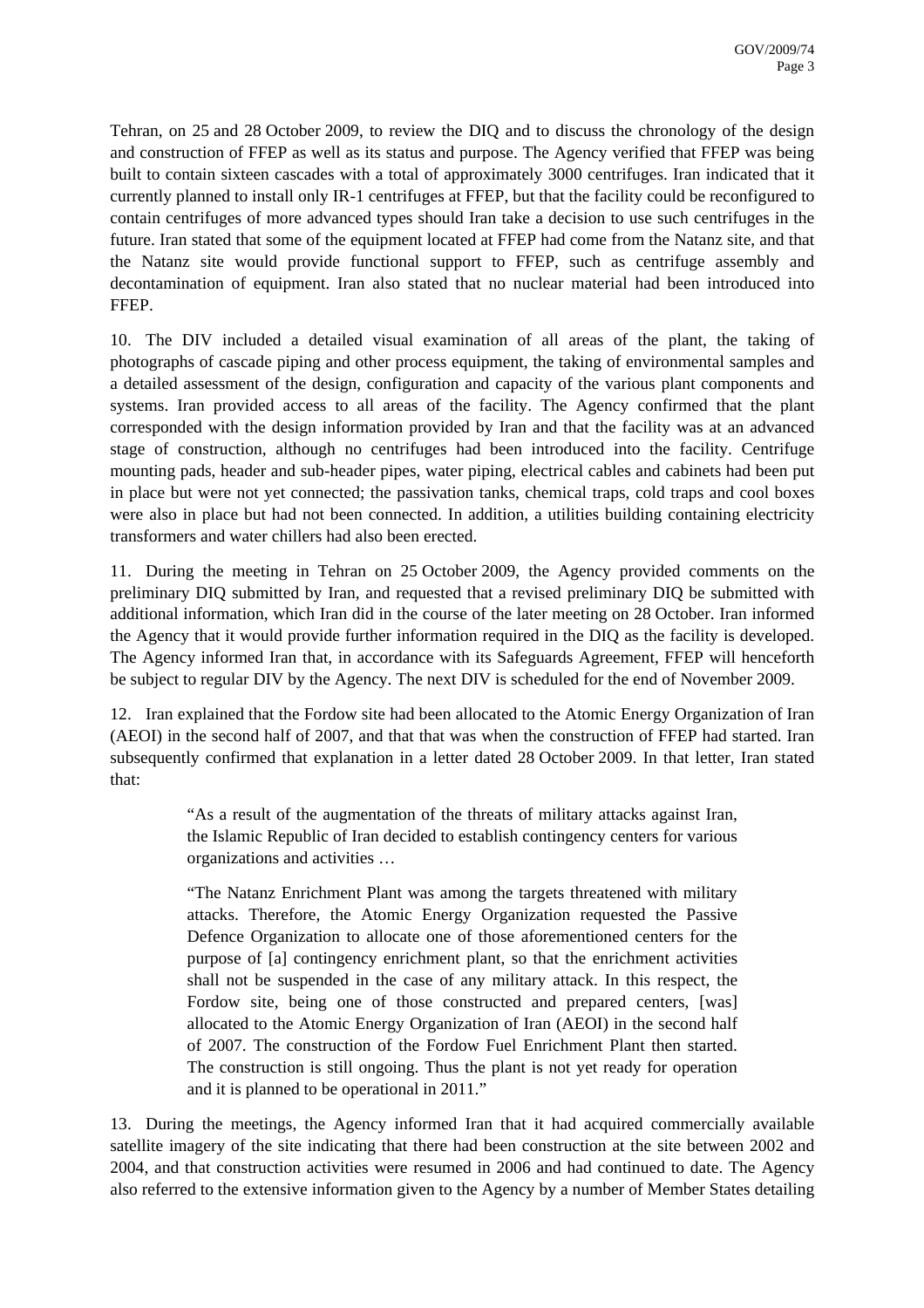the design of the facility, which was consistent with the design as verified by the Agency during the DIV. The Agency also informed Iran that these Member States alleged that design work on the facility had started in 2006.

14. The Agency further indicated that it still had questions about the purpose for which the facility had been intended and how it fit into Iran's nuclear programme. The Agency also indicated that Iran's declaration of the new facility reduces the level of confidence in the absence of other nuclear facilities under construction and gives rise to questions about whether there were any other nuclear facilities in Iran which had not been declared to the Agency.

15. In light of the above, the Agency requested access to the FFEP project manager and those responsible for the design of FFEP, along with access to original design documentation, such as engineering drawings, with a view to confirming Iran's statements regarding the chronology and purpose of the facility.

16. Iran stated that it did not have any other nuclear facilities that were currently under construction or in operation that had not yet been declared to the Agency. Iran also stated that any such future facilities would "be reported to the Agency according to Iran's obligations to the Agency". In a letter dated 6 November 2009, the Agency asked Iran to confirm that it had not taken a decision to construct, or to authorize construction of, any other nuclear facility which had not been declared to the Agency.

17. For reasons set out in previous reports to the Board of Governors, Iran remains bound by the revised Code 3.1 of the Subsidiary Arrangements General Part to which it had agreed in  $2003$ ,<sup>7</sup> which requires that the Agency be provided with preliminary design information about a new nuclear facility as soon as the decision to construct or to authorize construction of the facility is taken. The revised Code 3.1 also requires that Iran provide the Agency with further design information as the design is developed early in the project definition, preliminary design, construction and commissioning phases.<sup>8</sup> Even if, as stated by Iran, the decision to construct the new facility at the Fordow site was taken in the second half of 2007, Iran's failure to notify the Agency of the new facility until September 2009 was inconsistent with its obligations under the Subsidiary Arrangements to its Safeguards Agreement.

## **B. Reprocessing Activities**

18. The Agency has continued to monitor the use and construction of hot cells at the Tehran Research Reactor (TRR) and the Molybdenum, Iodine and Xenon Radioisotope Production (MIX) Facility. The Agency carried out a DIV at TRR on 19 August 2009 and on 9 November 2009 at the MIX Facility. There were no indications of ongoing reprocessing related activities at those facilities. While Iran has stated that there have been no reprocessing related R&D activities in Iran, the Agency can confirm this only with respect to these two facilities, as the measures of the Additional Protocol are not currently available to it for Iran.

\_\_\_\_\_\_\_\_\_\_\_\_\_\_\_\_\_\_\_\_\_\_\_\_\_\_\_\_\_\_\_\_\_\_\_\_\_\_\_\_\_\_\_\_\_\_\_\_\_\_\_\_\_\_\_\_\_\_\_\_\_\_\_\_\_\_\_\_\_\_\_\_\_\_\_\_\_\_\_\_\_\_

<sup>7</sup> GOV/2009/55, para. 14; GOV/2008/59, para. 9; GOV/2007/22, paras 12–14.

<sup>8</sup> GOV/2003/40, paras 6, 15.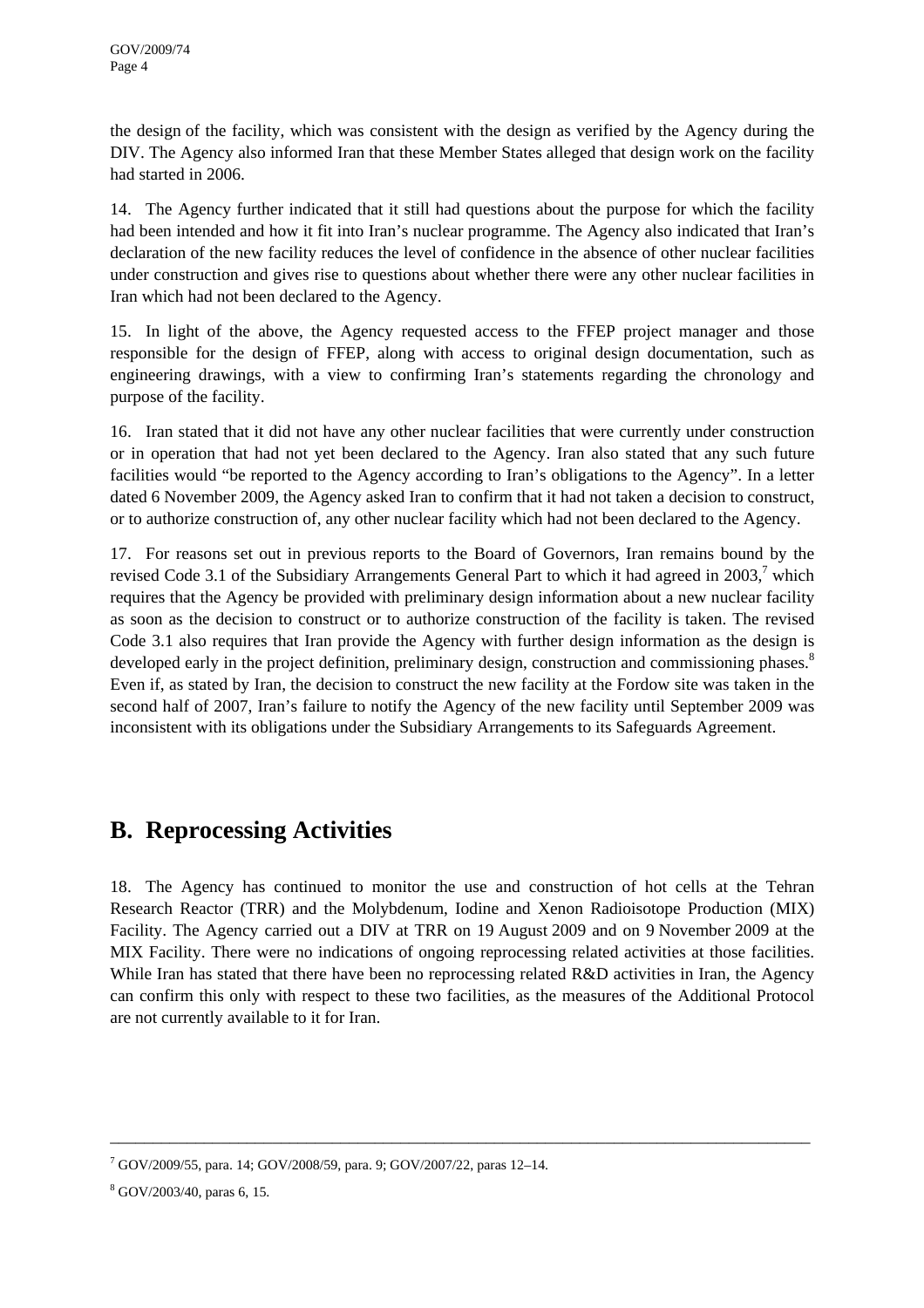# **C. Heavy Water Reactor Related Projects**

19. The Agency has reviewed the updated DIQ for the Fuel Manufacturing Plant (FMP) at Esfahan provided by Iran on 21 August 2009 (GOV/2009/55, para. 9). Contrary to what was requested in the Agency's letter of 19 June 2009, the updated DIQ did not contain information on the design features of the IR-40 fuel assembly. The Agency provided comments on the DIQ to Iran on 5 November 2009, reiterating its request that Iran include the fuel assembly information.

20. The Agency has finalized its assessment of the results of the physical inventory verification (PIV) carried out at FMP in August 2009 (GOV/2009/55, para. 10), and has concluded that the inventory of nuclear material at FMP as declared by Iran is consistent with those results, within the measurement uncertainties normally associated with fabrication plants of similar throughput. On 24 October 2009, the Agency carried out a DIV at FMP. It confirmed that the status of the facility had remained unchanged and that no further assemblies, rods or pellets have been produced.

21. On 7 November 2009, the Agency carried out a DIV at the IR-40 reactor at Arak. The Agency verified that the construction of the facility was ongoing. The Agency has continued using satellite imagery to monitor the status of the Heavy Water Production Plant, which seems not to have been operating since the last report.

22. On 25 October 2009, during the DIV at the Uranium Conversion Facility (UCF) at Esfahan, the Agency observed 600 50-litre drums said by Iran to contain heavy water. In a letter dated 10 November 2009, the Agency asked Iran to confirm the number of drums and their contents, and to provide information on the origin of the heavy water.

# **D. Other Implementation Issues**

#### **D.1. Uranium Conversion**

23. In a letter dated 16 October 2009, the Agency requested Iran to provide information regarding the layout, equipment and installation schedule for an analytical laboratory which, in the updated DIQ for UCF submitted in August 2009, Iran had indicated would be installed in an underground location in one of the UCF storage areas.

24. On 25 October 2009, the Agency carried out a DIV at UCF. At that time, the plant was undergoing maintenance. No  $UF_6$  has been produced since 10 August 2009. The total amount of uranium in the form of  $UF_6$  produced at UCF since March 2004 therefore remains 366 tonnes, some of which was transferred to the FEP and PFEP, and which remains subject to Agency containment and surveillance (GOV/2009/55, para. 12). Between 11 August 2009 and 25 October 2009, 92 samples of ammonium diuranate (ADU) containing about a kilogram of uranium were received at UCF from the Bandar Abbas Uranium Production Plant.

### **D.2. Design Information**

25. Iran has not yet resumed the implementation of the revised Code 3.1 of the Subsidiary Arrangements General Part on the early provision of design information, and remains the only State with significant nuclear activities which has a comprehensive safeguards agreement in force but is not implementing the provisions of the revised Code 3.1. It is important to note that the absence of such early information reduces the time available for the Agency to plan the necessary safeguards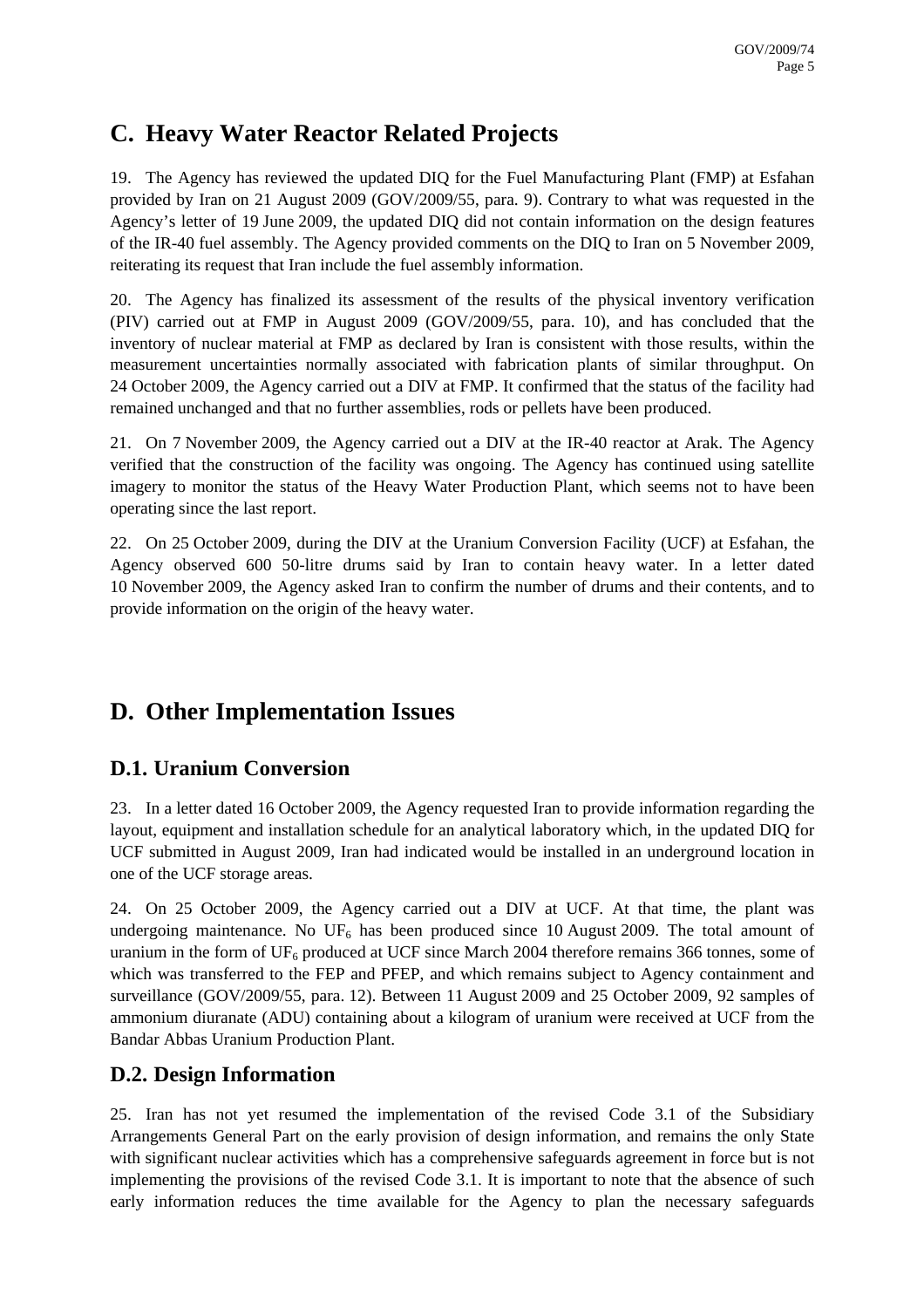arrangements, especially for new facilities, and reduces the level of confidence in the absence of other nuclear facilities under construction, as indicated above.

26. In December 2007, the Agency requested preliminary design information for the nuclear power plant to be built in Darkhovin (GOV/2008/38, para. 11). In a letter dated 22 September 2009, Iran provided the Agency with preliminary design information for the plant, citing, as it had in its letter of 21 September 2009 concerning FFEP, its desire to cooperate rather than a legal obligation. In the preliminary design information, the Darkhovin plant is described as a 360 MWe pressurized water reactor, the construction of which is scheduled to start in 2011, with commissioning to take place in 2015. The Agency has examined the design information and has requested Iran to provide additional clarifications regarding, inter alia, the design of the fuel assemblies and the facility layout.

27. For reasons set out in previous Board reports,<sup>9</sup> the Agency is of the view that the revised Code 3.1 remains in force for Iran. Thus, as indicated above concerning the late submission of design information for FFEP, Iran's failure to submit design information for the Darkhovin facility until September of this year was inconsistent with its obligations under the Subsidiary Arrangements to its Safeguards Agreement.

### **D.3. Other Matters**

28. A PIV at the Bushehr Nuclear Power Plant is planned for 17 November 2009.

29. On 23 September 2009, the Agency performed a DIV at the Uranium Chemical Laboratory at Esfahan, and was able to confirm the decommissioned status of the facility (GOV/2009/55, para. 17).

30. Based on satellite imagery and supporting documentation relevant to the ADU samples received at UCF (see para. 23 above), the Agency assesses that uranium recovery activities are continuing in the area of the Bandar Abbas Uranium Production Plant.

## **E. Possible Military Dimensions**

31. As detailed in the Director General's previous reports to the Board (most recently in GOV/2009/55, para. 18), there remain a number of outstanding issues which give rise to concerns, and which need to be clarified to exclude the existence of possible military dimensions to Iran's nuclear programme. As indicated in those reports, for the Agency to be able to address these concerns and make progress in its efforts to provide assurance about the absence of undeclared nuclear material and activities in Iran, it is essential that Iran, inter alia, implement the Additional Protocol and provide the information and access necessary to: resolve questions related to the alleged studies; clarify the circumstances of the acquisition of the uranium metal document; clarify procurement and R&D activities of military related institutes and companies that could be nuclear related; and clarify the production of nuclear related equipment and components by companies belonging to defence industries.

32. The Agency is still awaiting a reply from Iran to its request to meet relevant Iranian authorities in connection with these issues.<sup>10</sup> The Agency is also still awaiting Iran's response to the Agency's repeated requests for access to persons, information and locations identified in the alleged studies

\_\_\_\_\_\_\_\_\_\_\_\_\_\_\_\_\_\_\_\_\_\_\_\_\_\_\_\_\_\_\_\_\_\_\_\_\_\_\_\_\_\_\_\_\_\_\_\_\_\_\_\_\_\_\_\_\_\_\_\_\_\_\_\_\_\_\_\_\_\_\_\_\_\_\_\_\_\_\_\_\_\_

<sup>&</sup>lt;sup>9</sup> GOV/2009/55, para. 14; GOV/2008/59, para. 9; GOV/2007/22, paras 12-14.

<sup>10</sup> GOV/2009/55, paras 24, 28.